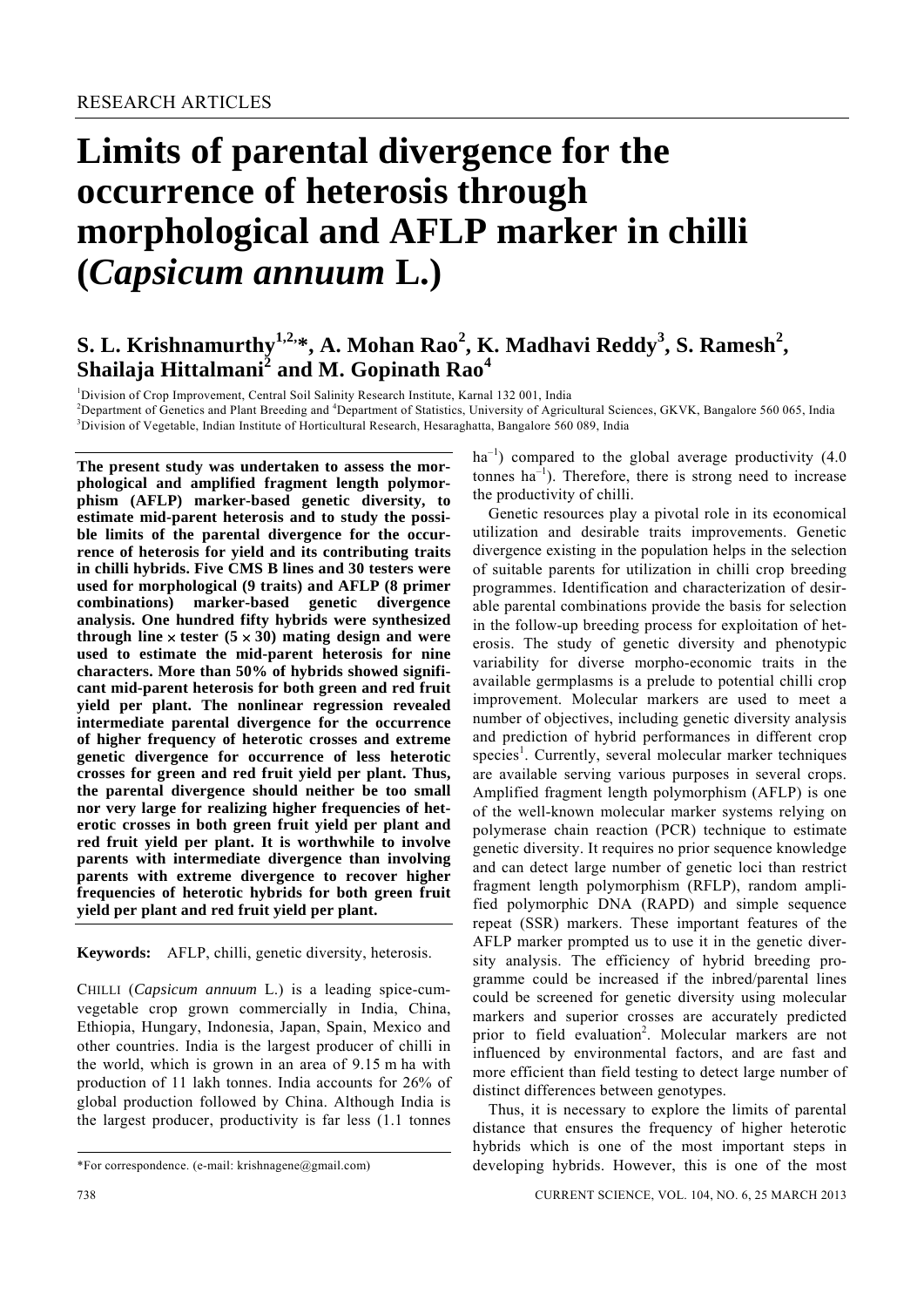costly and time-consuming steps in hybrid breeding programme as it is necessary to cross all the available parental lines and evaluate all hybrids in extensive yield trials. Development and evaluation of only a limited number of hybrids generated from a relatively fewer number of parents saves substantial resources<sup>3</sup>. Thus, it becomes necessary to identify relatively fewer number of parents that are likely to result in high frequency of heterotic hybrids. The selection of such fewer parents from among available ones is critical. The per se performance of a parent is not always a true indicator of its potential to exploit the hybrid vigour. In several crops, parental genetic diversity per se and parental combining ability have been successfully used to develop higher frequencies of heterotic hybrids. Parents with high general combining ability and a large genetic distance between them are known to produce hybrids with better yield performance<sup>4</sup>. Advances in genome research have generated interest in predicting hybrid performance using molecular markers as indicated by positive association between DNA marker-based genetic distance and heterosis<sup>5,6</sup>. The discovery of cytoplasmic male sterility (CMS) system provided the breakthrough for heterosis breeding in chilli<sup>7-9</sup>. Concerted efforts were made in this direction, to develop and evaluate hybrids using different CMS and fertility restorer lines. However, while taking the programme of hybrid chilli to logical ends, choice of suitable parents through careful and critical evaluation of current material is of paramount importance. This is because per se performance of a parent is not always a true indicator of its potential in hybrid combinations. There are several criteria by which a breeder can choose suitable parents for successful hybridization, of which the two important ones are (i) combining ability of parents and (ii) genetic diversity between the parents. Most often, combining ability has been extensively used by plant breeders to select suitable parents for realizing high frequency of heterotic hybrids. However, genetic diversity of parents is equally important, as found in  $com<sup>10</sup>$ . There is a close association between the magnitude of genetic divergence and heterosis in *Brassica campestris*<sup>11</sup>, sunflower<sup>12</sup> and sesame<sup>13</sup>. However, heterosis is not always found to occur when high divergent parents are crossed and lack of association between parental diversity and heterosis $14$ . With this background, the present study was designed to elucidate the morphological and molecular marker-based genetic diversity among the parents, heterosis in  $F_1$  crosses and to study possible limits of parental divergence to realize heterotic hybrids for economic traits in chilli.

#### **Material and methods**

#### *Genetic diversity analysis*

A total of 35 parents (5 CMS B lines and 30 testers) were used to analyse the morphological and AFLP markerbased genetic diversity (Table 1). The CMS A and B lines were received from the Asian Vegetable Research and Development Center (AVRDC), Taiwan. Testers were unrelated and have outstanding agronomic potential. The collected testers were maintained for 10 generations to get homozygous conditions at University of Agricultural Sciences (UAS), Bangalore.

#### *Morphological marker-based genetic diversity*

The experiment on genetic diversity was carried out by raising chilli plants of the 30 testers and 5 CMS B lines in kharif 2008 at UAS, Bangalore in randomized complete block design (RCBD). All the recommended package of practices were followed to raise a good crop. Ten plants in each genotype were tagged from each replication and nine characters were recorded, viz. days to 50% flowering, days to first fruit maturity, plant height (cm), fruits per plant, fruit length (cm), fruit width (cm), hundred seed weight (g), green fruit yield per plant (g) and red fruit yield per plant (g). The  $D^2$ -statistic was used for assessing the genetic divergence among the parents<sup>15</sup>. The genotypes were grouped into different clusters following Tocher's method<sup>16</sup>. Statistical analysis of the data was carried out using Generes statistical programme for morphological diversity.

#### *AFLP marker-based genetic diversity analysis*

Genomic DNA was extracted from young and healthy leaves of 40–50-day-old chilli genotypes with some modifications<sup>17</sup> and AFLP reactions were performed<sup>18</sup> with some modifications. After selective amplification, the PCR products were mixed with loading buffer, denatured and placed on ice. Four microlitres of the mixture was loaded on a polyacrylamide gel. For each primer combination, samples of 35 parents were run on the same gel. After electrophoresis, the gels were fixed and dried<sup>19</sup>. Fragment scoring was performed as present (1) and absent (0) on white luminous light. The AFLP marker-based genetic distance between all possible pairs of male and female lines was calculated using the software NTSYS-pc version 2.02i. The similarity matrix based on the AFLP data was used to construct a dendrogram by employing the unweighted pair-group method with arithmetic means  $(UPGMA)^{20}$ .

## *Association between morphological and molecular clustering*

The test of association was carried out between morphological and molecular clustering to know whether a relationship is present or not. The two nominal variables (morphological and molecular clusters) form a contingency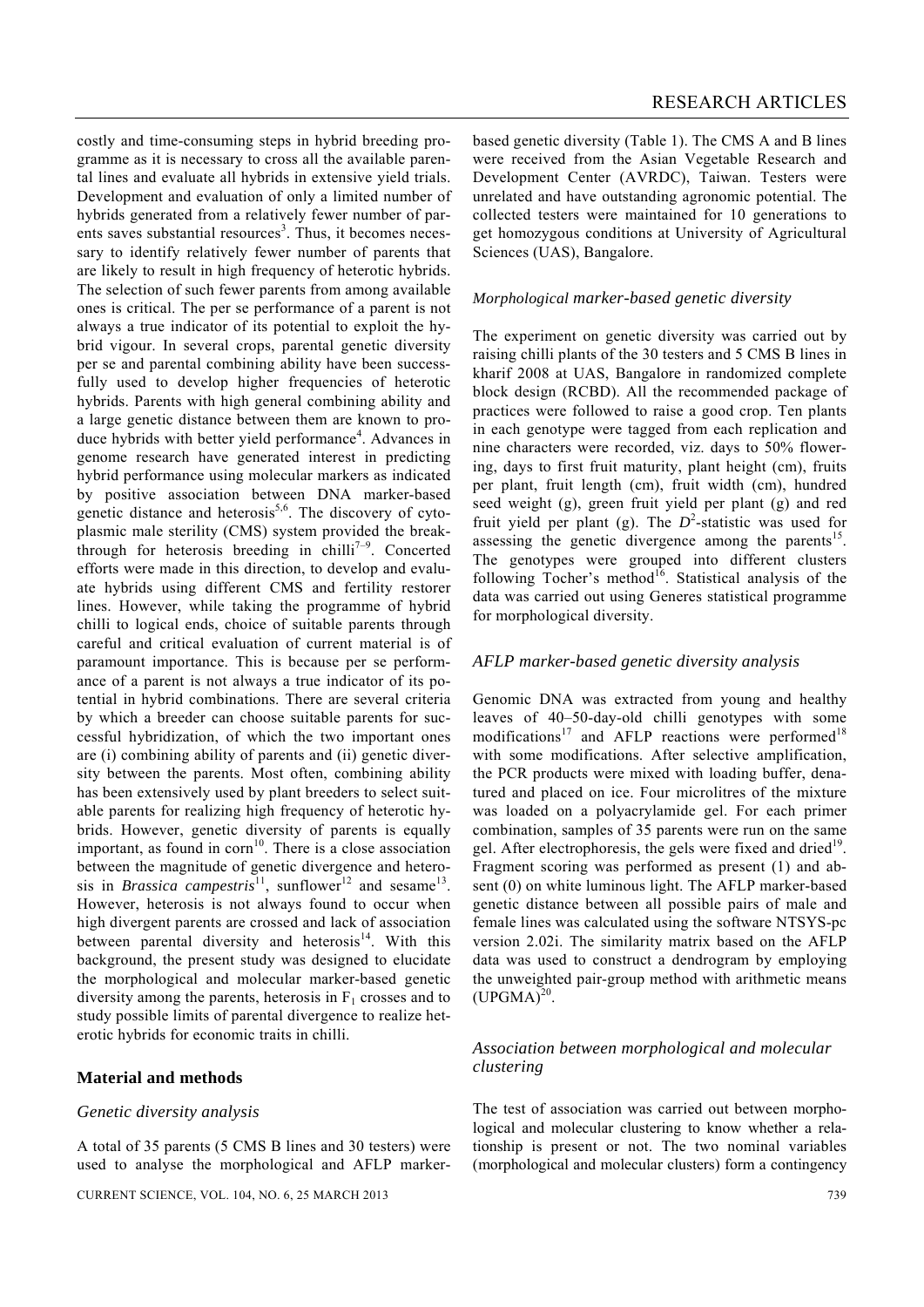| Genotype            | Source/geographical locations                                       |  |  |  |  |
|---------------------|---------------------------------------------------------------------|--|--|--|--|
| Testers             |                                                                     |  |  |  |  |
| Aparna              | Released variety from HRS, Lamfarm, Guntur district, Andhra Pradesh |  |  |  |  |
| <b>LCA 206</b>      | Released variety from HRS, Lamfarm, Guntur district, Andhra Pradesh |  |  |  |  |
| <b>LCA 271</b>      | Elite line of HRS, Lamfarm, Guntur district, Andhra Pradesh         |  |  |  |  |
| <b>LCA 273</b>      | Elite line of HRS, Lamfarm, Guntur district, Andhra Pradesh         |  |  |  |  |
| <b>LCA 330</b>      | Elite line of HRS, Lamfarm, Guntur district, Andhra Pradesh         |  |  |  |  |
| LAM 333             | Released variety from HRS, Lamfarm, Guntur district, Andhra Pradesh |  |  |  |  |
| <b>LCA 335</b>      | Elite line of HRS, Lamfarm, Guntur district, Andhra Pradesh         |  |  |  |  |
| <b>LCA 353</b>      | Elite line of HRS, Lamfarm, Guntur district, Andhra Pradesh         |  |  |  |  |
| <b>LCA 960</b>      | Released variety from HRS, Lamfarm, Guntur district, Andhra Pradesh |  |  |  |  |
| Vangara             | Prakasham district, Andhra Pradesh                                  |  |  |  |  |
| Arka Suphal         | Released variety from IIHR, Bangalore district, Karnataka           |  |  |  |  |
| Chitarachamba       | Released variety for Bangalore district, Karnataka                  |  |  |  |  |
| Byadgi Dabbi        | Released variety from RRS, Devihosur, Haveri district, Karnataka    |  |  |  |  |
| Byadagi Kaddi       | Released variety from RRS, Devihosur, Haveri district, Karnataka    |  |  |  |  |
| D-379               | Released variety from UAS Dharwad district, Karnataka               |  |  |  |  |
| Chickballapur local | Commercial variety from Chikkaballapur district, Karnataka          |  |  |  |  |
| Gowribidanur local  | Commercial variety from Chikkaballapur district, Karnataka          |  |  |  |  |
| Kunchangi local 1   | Collected from Tumkur district, Karnataka                           |  |  |  |  |
| Kunchangi local 2   | Collected from Tumkur district, Karnataka                           |  |  |  |  |
| CA <sub>2</sub>     | Received from AVRDC, Taiwan                                         |  |  |  |  |
| CA <sub>6</sub>     | Received from AVRDC, Taiwan                                         |  |  |  |  |
| CA <sub>9</sub>     | Received from AVRDC, Taiwan                                         |  |  |  |  |
| CA 14               | Received from AVRDC, Taiwan                                         |  |  |  |  |
| <b>PBC 142</b>      | Received from AVRDC, Taiwan                                         |  |  |  |  |
| Susan's Joy         | Received from AVRDC, Taiwan                                         |  |  |  |  |
| Pant C-1            | Released variety from G.B. Pant University of Agriculture and       |  |  |  |  |
|                     | Technology, Pantnagar, Uttarakhand                                  |  |  |  |  |
| Utkal Awa           | Released variety from OUAT, Bubaneshvar                             |  |  |  |  |
| Pusa Jwaja          | Released variety from IARI, New Dehli                               |  |  |  |  |
| Pusa Sadabahar      | Released variety from IARI, New Dehli                               |  |  |  |  |
| Tiwari              | Released variety from IARI, New Dehli                               |  |  |  |  |
| CMS lines           |                                                                     |  |  |  |  |
| CMS 1B              | Received from AVRDC, Taiwan                                         |  |  |  |  |
| CMS <sub>2B</sub>   | Received from AVRDC, Taiwan                                         |  |  |  |  |
| CMS 3B              | Received from AVRDC, Taiwan                                         |  |  |  |  |
| CMS <sub>5B</sub>   | Received from AVRDC, Taiwan                                         |  |  |  |  |
| CMS 8B              | Received from AVRDC, Taiwan                                         |  |  |  |  |

**Table 1.** Source/geographical locations of the chilli CMS lines and restorers used as parents of hybrids in the present study

table of cells. The contingency table  $(6 \times 7)$  was prepared based on the common genotypes in both the morphological (6) and molecular (7) clustering. Each of the 35 genotypes was categorized by both morphological and molecular clustering and placed into one of 42 cells. The genotypes in cluster I of the morphological clustering and those that were common in cluster I of the molecular clustering were placed in the first cell of  $6 \times 7$  contingency table. Similarly, 42 cells  $(6 \times 7)$  were constructed by involving the 6 morphological clusters and 7 molecular clusters. The chi-square test serves both as a goodness of fit test, where the data are categorized along one dimension, and as a test for the more common contingency table, in which categorization is across two or more dimensions. The expected frequencies were computed as  $R_i \times C_i/N$ , where  $R_i$  and  $C_i$  represent row and column marginal totals and *N* is the grand total. The value of the teststatistic was computed according to the formula

$$
X^{2} = \sum_{i=1}^{r} \sum_{j=1}^{e} \frac{(O_{i,j} - E_{i,j})^{2}}{E_{i,j}}.
$$

Fitting the model of independence reduces the number of degrees of freedom by  $p = r + c - 1$ . The number of degrees of freedom is equal to the number of cells *rc*, minus the reduction in degrees of freedom *p*, which reduces to  $(r-1)(c-1)$ . For the test of independence, also known as the test of homogeneity, a chi-squared probability of less than or equal to 0.05 (or the chi-squared statistic being at or larger than the 0.05 critical point) is rejecting the null hypothesis, i.e. morphological clustering is independent of the molecular clustering. The mantel test for molecular (A) and morphological (B) distance matrices was also carried out and *p*-value calculated from 10,000 permutations.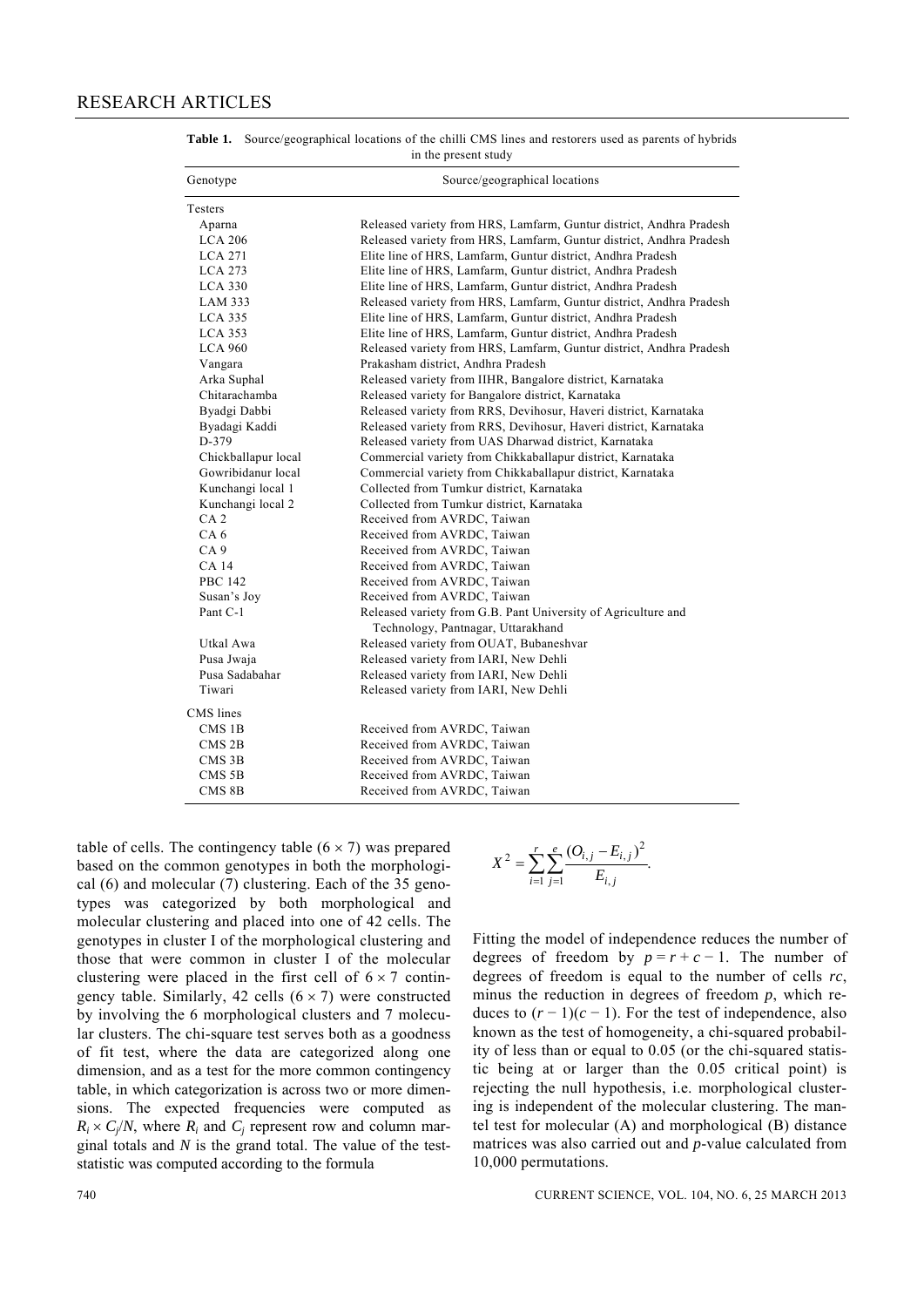#### *Line* × *tester (heterosis) analysis*

The 30 testers were crossed manually with the 5 CMS A lines in line  $\times$  tester mating design. The resulting 150 single cross hybrids were used for estimation of heterosis. The experiment for heterosis was carried out by raising chilli plants of the 30 male lines, 5 female lines and 150 hybrids in kharif 2008 at UAS, Bangalore in RCBD. Heterosis over mid-parent (average heterosis) was computed by taking the mean values of hybrids and parents using the formula

Mid-part heterosis = 
$$
\frac{\overline{F}_1 - \overline{MP}}{\overline{MP}} \times 100,
$$

where  $\overline{F}_1$ , the mean value of  $F_1$  hybrid and  $\overline{MP}$  the mean value of both the parents. Mid-parent heterosis was calculated $21$  and statistical analysis of the data was carried out using the statistical program Windowstat 8.0.

#### *Parental divergence for the occurrence of heterosis*

The linear regression was estimated between the pairwise total genetic divergence of the parents and mid-parent heterosis of the  $F_1$  hybrids<sup>22</sup>. The coefficient of determent  $(R<sup>2</sup>)$  of the linear regression of the relationship between genetic divergence of the parents and mid-parent heterosis of the  $F_1$  hybrids was also estimated. The nonlinear regression of the total genetic divergence of the parents and mid-parent heterosis of the  $F_1$  hybrids was estimated through Gaussian model using the SAS package.

#### **Results and discussion**

#### *Genetic diversity analysis*

*Morphological marker-based genetic diversity:* All 35 chilli genotypes were grouped into 6 clusters based on 9 morphological traits  $D^2$  values. Cluster VI was the largest comprising 19 genotypes followed by cluster I with 8 genotypes, whereas clusters II–V had 2 genotypes each. Most of the chilli genotypes were collected from Guntur and all the CMS B lines grouped together in cluster VI (Table 2). The genotypes included were found to be diverse in the nature with maximum inter-cluster distance  $(D<sup>2</sup>)$  of 30,412.29 between clusters I and VI, and the minimum  $D^2$  value between clusters III and IV (3,643.71). All the clusters showed more intra-cluster distances and constituted more than one genotype. Intra-cluster distance was the highest in the cluster I (29,621.86) followed by cluster VI (23,296.37), cluster V (2,324.31), cluster IV  $(2,313.16)$ , cluster III  $(1,212.97)$  and the lowest intra cluster distance was found in cluster II (596.40). The genotypes CMS 1B, CMS 2B, CMS 3B, CMS 5B and CMS

8B which are from the same geographical region fell in cluster VI. Gowribidanur local and Chickballapur local also fell in cluster VI. These two genotypes are from the same geographical region. The genotypes, viz. LCA 206, LCA 273, LCA 330, LAM 333, LCA 335 and LCA 960 which are from the same geographical region also fell into a same cluster (cluster VI). Thus, genotypes which share genetic background by virtue of their development from similar pedigree or because of their trait similarity driven by human or natural selection pressure in a particular geographical region. Similarly, Byadagi Kaddi and Byadagi Dabbi which are from the same geographical region fell in cluster I. Therefore, the present results support the findings in rice<sup>23</sup>, cowpea<sup>24</sup> and chilli<sup>25,26</sup>.

*AFLP marker-based genetic diversity:* A total of eight AFLP primer combinations (with three selective nucleotides) were used to amplify genomic DNA of 35 parental lines. The AFLP marker being dominant, locus was considered to be polymorphic due to presence or absence of the band. The 8 AFLP primer combinations generated a total of 335 amplicons, of which 316 were polymorphic with an average of 41.87 bands (Table 3). Among eight AFLP primer combinations, *Eco*RI + AGC and *Mse*I + GCT primers showed the highest percentage of polymorphic information content (PIC) of 94. Hence, these AFLP primer combinations are useful for analysis of divergence in chilli. Thirty-five chilli genotypes were grouped into seven clusters by Jaccard's similarity coefficient (Figure 1). Cluster IV had the largest number of 15 genotypes and cluster VII included all 5 CMS lines (CMS 1B, CMS 2B, CMS 3B, CMS 5B and CMS 8B). All CMS B lines were grouped into one cluster, which is confirmed with known geographical location. Among the testers, chilli genotypes collected from Taiwan were grouped into same cluster, except Susan's joy and PBC 142, which grouped with genotypes collected from Karnataka in two different clusters. Chilli genotypes collected from Guntur district, Andhra Pradesh were grouped in the same cluster, except Aparna genotype which was grouped with Arka Suphal genotype collected from Karnataka. This indicates that the grouping of genotypes collected from different locations in one group may be possible due to cross-fertilization at the location<sup>27</sup>. There are factors other than regional boundaries and taxonomic characters which are also responsible for divergence. The pairwise AFLP maker-based genetic distances between CMS B lines and testers ranged from 0.08 to 0.22. The two parental lines CMS 3B and Kunchangi local 2 were 22% different in terms of the portion of the genome surveyed by eight AFLP primer combinations. The parental lines CMS 3B and CA 6 were 8% different in terms of the portion of the genome surveyed by eight AFLP primer combinations. Similarily, seven genotypes were analysed using 53 RAPD markers and it was found that the pairwise RAPD maker-based genetic distances between parents ranged from 0.16 to 0.87 (ref. 28).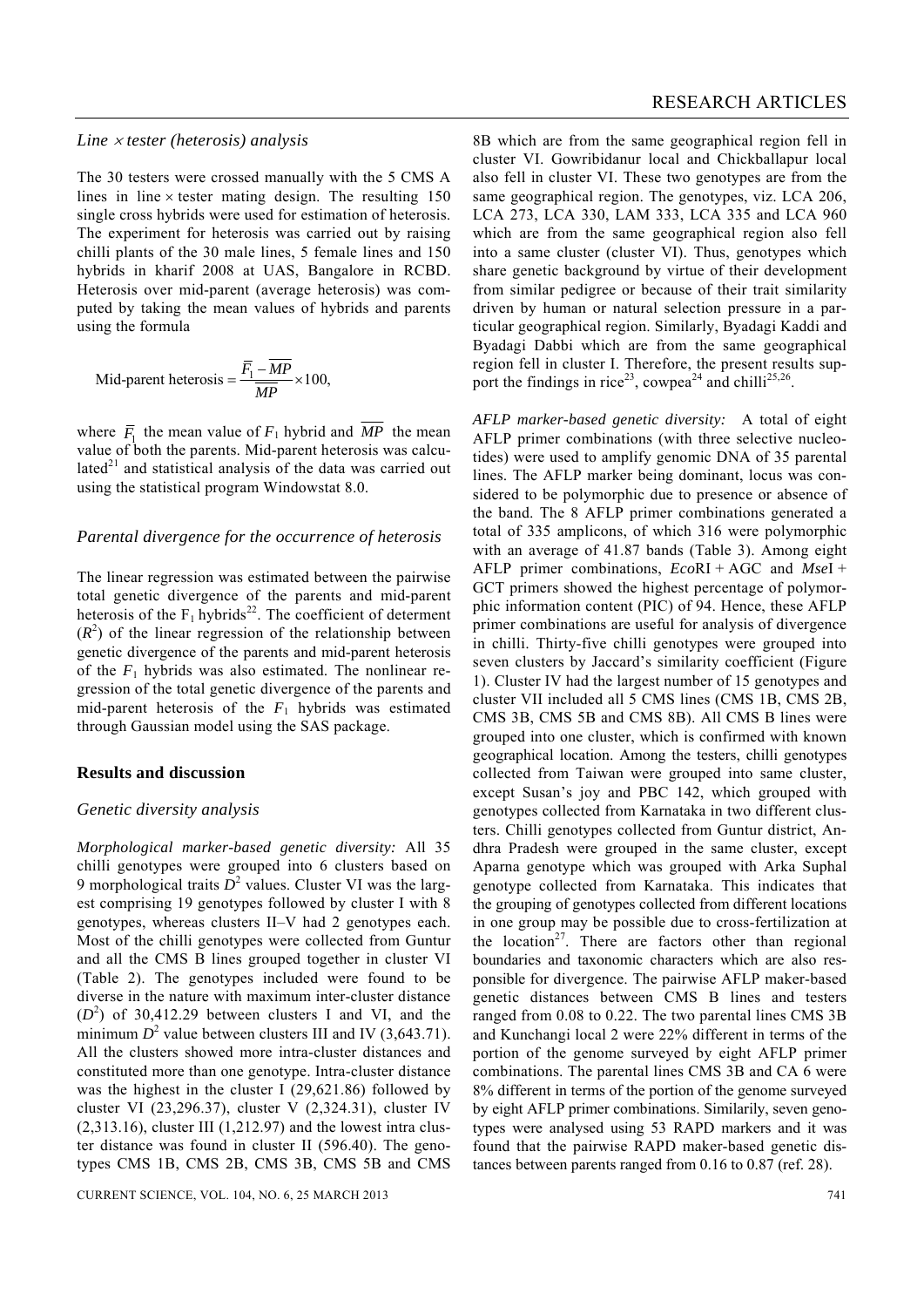# RESEARCH ARTICLES

|           | Intra- (bold) and inter-cluster divergence $(D^2 \text{ values})$ among six clusters in chilli<br>Table 2. |                      |                      |                      |                      |                      |            |                                                                                                                                                                                                                                    |
|-----------|------------------------------------------------------------------------------------------------------------|----------------------|----------------------|----------------------|----------------------|----------------------|------------|------------------------------------------------------------------------------------------------------------------------------------------------------------------------------------------------------------------------------------|
| Clusters  | 1                                                                                                          | $\mathbf{I}$         | III                  | IV                   | V                    | VI                   | Mean $D^2$ | Genotypes included in the clusters                                                                                                                                                                                                 |
| I(8)      | 29621.86<br>(172.11)                                                                                       | 16587.21<br>(128.79) | 21895.67<br>(147.97) | 17716.72<br>(133.10) | 22657.00<br>(150.52) | 30412.29<br>(174.39) | 23148.46   | Aparana, Arka Suphal, Byadgi dabbi,<br>Byadgi kaddi, CA 2, CA 6, PBC 142 and<br>Pusa Jwala                                                                                                                                         |
| II $(2)$  |                                                                                                            | 596.40<br>(24.42)    | 7052.52<br>(83.98)   | 4857.41<br>(69.70)   | 15237.09<br>(123.44) | 23106.92<br>(152.01) | 11239.59   | Kunchangi local 1 and Vangara                                                                                                                                                                                                      |
| III $(2)$ |                                                                                                            |                      | 1212.97<br>(34.83)   | 3643.71<br>(60.36)   | 10915.90<br>(104.48) | 28489.90<br>(168.79) | 12201.78   | CA 14 and LCA 271                                                                                                                                                                                                                  |
| IV $(2)$  |                                                                                                            |                      |                      | 2313.16<br>(48.10)   | 5631.87<br>(75.05)   | 22719.08<br>(150.73) | 9480.325   | LCA 353 and Susan's Joy                                                                                                                                                                                                            |
| V(2)      |                                                                                                            |                      |                      |                      | 2324.31<br>(48.21)   | 24937.84<br>(157.92) | 13617.34   | Tiwari and Utkal Awa                                                                                                                                                                                                               |
| VI(19)    |                                                                                                            |                      |                      |                      |                      | 23296.37<br>(152.63) | 25493.73   | CA 9, Chickaballapur local, Chitara Chamba,<br>D-379, Gowribidanur local,<br>Kunchangi local 2, LCA 206, LCA 273,<br>LCA 330, LAM 333, LCA 335, LCA 960,<br>Pant C-1, Pusa Sadabahar, CMS 1B, CMA 2B,<br>CMS 3B, CMS 5B and CMS 8B |

**Table 3.** Selective primer combinations, number of polymorphic amplicons and polymorphic information content in amplified fragment length polymorphism analysis of parents in chilli

| $EcoRI$ primer<br>selective nucleotides | Msel primer<br>selective nucleotides | Total bands<br>obtained | Polymorphic<br>bands obtained | Per cent<br>polymorphic bands | Per cent PIC* |
|-----------------------------------------|--------------------------------------|-------------------------|-------------------------------|-------------------------------|---------------|
| $+AAT$                                  | $+GTG$                               | 35                      | 34                            | 97.14                         | 89.66         |
| $+AAT$                                  | $+GCG$                               | 40                      | 34                            | 85.00                         | 75.76         |
| $+AAT$                                  | $+GCT$                               | 40                      | 37                            | 92.50                         | 79.28         |
| $+AAT$                                  | $+GAG$                               | 60                      | 60                            | 100.00                        | 94.06         |
| $+AAT$                                  | $+GCA$                               | 26                      | 20                            | 76.92                         | 93.30         |
| $+ AGC$                                 | $+GCC$                               | 33                      | 33                            | 100.00                        | 92.38         |
| $+AGC$                                  | $+GCG$                               | 32                      | 31                            | 96.88                         | 90.48         |
| $+AGC$                                  | $+GCT$                               | 69                      | 67                            | 97.10                         | 94.96         |
| Total                                   |                                      | 335                     | 316                           | 94.32                         |               |

\*PIC, Polymorphic information content.

#### *Association between morphological and molecular clustering*

The association of morphological and molecular clustering was estimated by chi-square test through  $6 \times 7$  contingency table. The calculated chi-square value was 40.39 with a probability of 0.097 and was compared with the table chi-square value (43.77 at probability of 0.05 and 50.89 at probability of 0.01) at 30 error d*f*. The chisquare value of the test was non-significant (calculated chi square value was more than the table chi-square value) and the probability was 0.097, which is greater than 0.05. Therefore, the null hypothesis was accepted, i.e. the morphological and molecular clustering were independent. The association between molecular distance matrix (A) and morphological distance matrix (B) was also estimated using Mantel test (Figure 2). We noticed that the estimated *p*-value (0.35) was greater than the significance level  $\alpha$  = 0.05 hence, the both matrices were not correlated. The *p*-value was calculated using the distribution of  $r(AB)$  estimated from 10,000 permutations (Figure 3). The Mantel  $r$  statistic  $(0.041)$  indicates that there is relatively weak correlation between molecular distance matrix (A) and morphological distance matrix (B). Hence, both genetic distance matrices were combined to get the total genetic distance of parents for exploring the limits of parental divergence to get the more frequency of heterosis.

#### *Heterosis analysis*

Heterosis over mid-parent (average heterosis) was computed by taking the mean values of hybrids and parents for nine characters. There was significant and wide range of mid-parent heterosis for all nine characters. Among the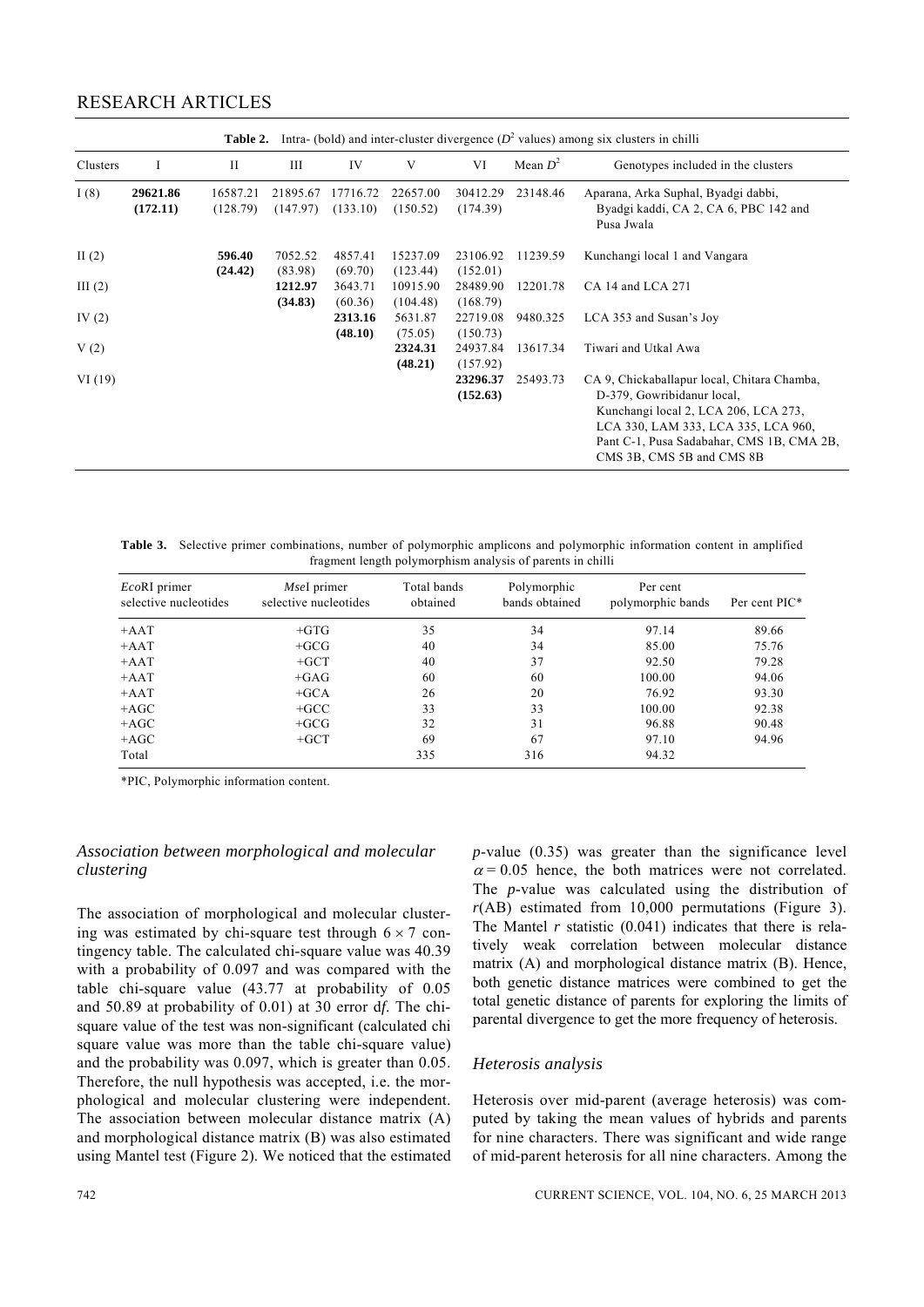

Figure 1. UPGMA dendogram of 35 chilli genotypes constructed based on AFLP marker data generated from eight selective primer combinations.



**Figure 2.** Scatter plot of molecular distance matrix (A) and morphological distance matrix (B) of 35 parents in chilli.

150 hybrids, 82 and 43 registered positive and negative significant mid-parent heterosis respectively, for green fruit yield per plant (Table 4). Majority of crosses, 142 out of the 150, exhibited significant mid-parent heterosis, of which 86 were positive and 56 were negative for red fruit yield per plant. More than 50% of hybrids showed

CURRENT SCIENCE, VOL. 104, NO. 6, 25 MARCH 2013 743

significant mid-parent heterosis for both green and red fruit yield per plant. Hence, there is great potential for development of high yielding hybrids. The results indicated the variation on fruit yield and other characters in hybrids. Longest and widest fruits were observed in the hybrids compared to parental genotypes and the highest fruit width and fruit numbers per plant were also noticed in chilli hybrid<sup>29</sup>. Among the hybrids, some manifested higher positive heterosis and others exhibited low positive or negative heterosis. This is mainly due to the varying extent of genetic diversity between the parents of different crosses for fruit characters. For the most economically important character, green fruit yield per plant about 50% of the crosses were identified to be the desirable specific combinations. Among those crosses, CMS 8A × Pusa Sadabahar, CMS 8A × Tiwari, CMS 8A × LCA 273, CMS  $2A \times LAM$  333, CMS  $8A \times Arka$  Suphal, CMS  $3A \times CA$  9 and CMS  $8A \times V$ angara exhibited the highest significant positive mid-parent heterosis. It is interesting to note that five out of the seven abovementioned crosses involve CMS 8A as one of the parents. Expression of heterosis in F1 hybrids of *Capsicum* species depends upon the involvement of the parents<sup>30</sup>. The observed positive heterosis for fruit number and fruit yield per plant in this study may be a breeding advantage to get higher yield. The highest amount of heterosis manifested in  $F_1$  hybrids for the fruit yield indicated the prevalence of dominant gene action.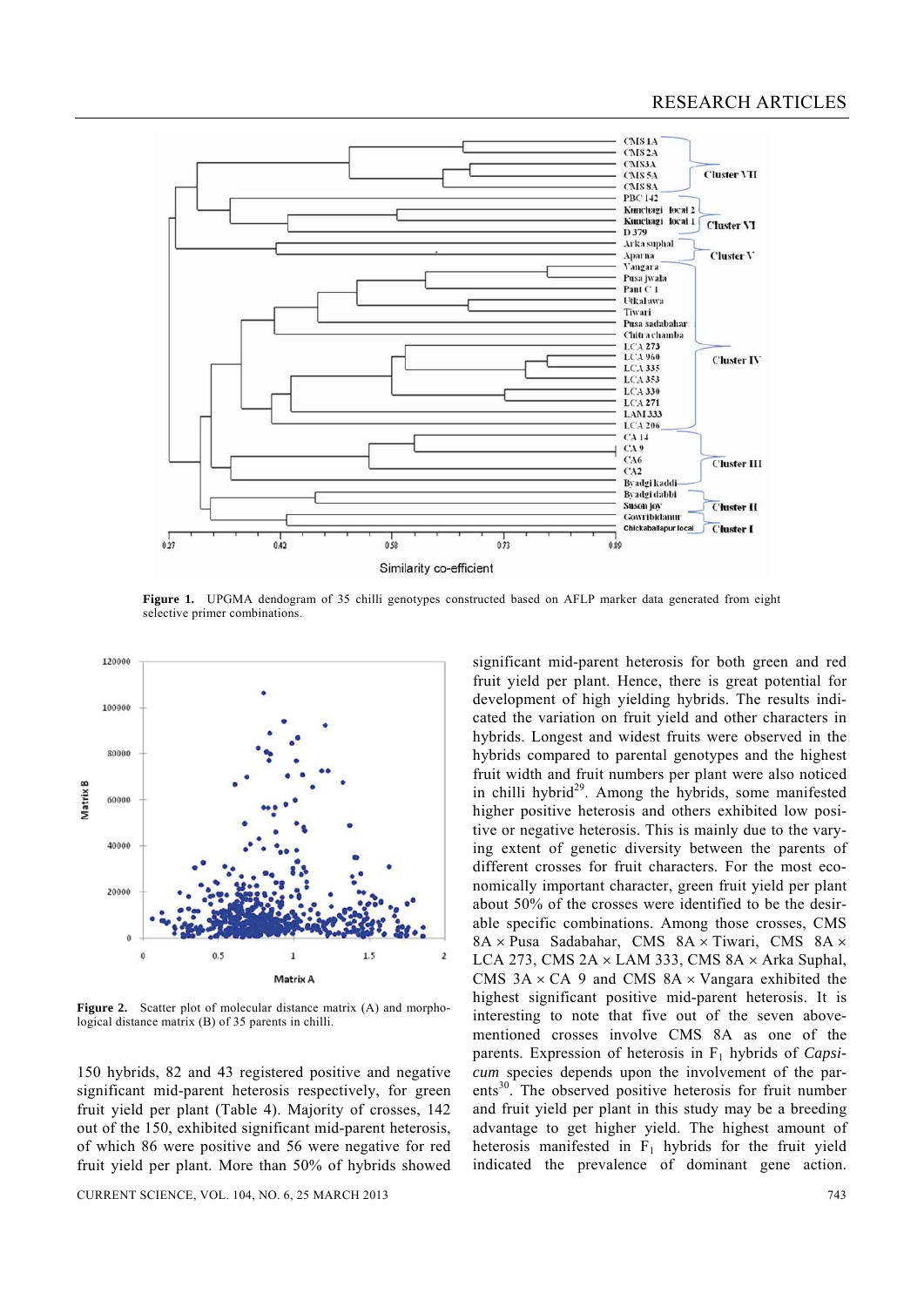# RESEARCH ARTICLES

|                                 |                 |          | Number of hybrids showing<br>significance over mid-parent heterosis |       |                                                                                     |  |
|---------------------------------|-----------------|----------|---------------------------------------------------------------------|-------|-------------------------------------------------------------------------------------|--|
| <b>Characters</b>               | Range           | Positive | Negative                                                            | Total | Correlation between total genetic<br>divergence of parents and mid-parent heterosis |  |
| Days to 50% flowering           | 78.5–88.5       | 38       | 21                                                                  | 59    | 0.02                                                                                |  |
| Days to first fruit maturity    | $108.5 - 133.5$ | 38       | 63                                                                  | 101   | $0.16*$                                                                             |  |
| Plant height (cm)               | $49.0 - 136.5$  | 83       | 54                                                                  | 137   | 0.03                                                                                |  |
| Fruits per plant                | $12 - 249.45$   | 78       | 52                                                                  | 130   | $0.15*$                                                                             |  |
| Fruit length (cm)               | $4.5 - 16.75$   | 98       | 28                                                                  | 126   | $-0.03$                                                                             |  |
| Fruit width (cm)                | $0.75 - 2.0$    | 21       | 96                                                                  | 117   | $-0.13*$                                                                            |  |
| 100 seed weight $(g)$           | $0.37 - 1.11$   | 88       | 57                                                                  | 145   | $0.24**$                                                                            |  |
| Green fruit yield per plant (g) | $105.1 - 796.5$ | 86       | 56                                                                  | 142   | $-0.08$                                                                             |  |
| Red fruit yield per plant (g)   | 53.15-867.65    | 82       | 43                                                                  | 125   | $-0.01$                                                                             |  |

**Table 4.** Range and number of hybrids showing significant mid-parent heterosis among 150 hybrids and correlation between morphological and AFLP marker-based parental diversity and mid-parent heterosis for nine characters

\*Significant at  $p = 0.05$ ; \*\*Significant at  $p = 0.01$ .



**Figure 3.** Histogram of Pearson correlation of molecular distance matrix and morphological distance matrix (rAB) with their frequecncy.

Accumulation of favourable dominant alleles and masking of deleterious effects of recessive alleles by their dominant alleles in the  $F_1$  hybrids<sup>31</sup> and superiority of heterozygotes at some of the loci to both the relevant homozygotes were indicated in the heterosis $32,33$ . Similar results were noticed for crosses with high and positive significant mid-parent heterosis for green fruit yield per plant in chilli<sup>34-36</sup>.

#### *Genetic divergence for the occurrence of heterosis*

In the present study, pairwise genetic divergence of female to male parents was measured using nine morphometric traits and eight primer combinations of AFLP markers. Both genetic distance matrices were combined to get the total genetic distance of parents for exploring the limits of parental divergence to get the more frequency of heterosis. The estimated linear regression was mid-parent heterosis of hybrids  $(H) = 30.32 + 0.0416 \times$ GD (total genetic divergence of the parents) for red fruit yield per plant and  $H = 43.95 + 0.0058 \times \text{GD}$  for green fruit yield per plant. The correlation of the determinant was very low, i.e. 0.0012 (red fruit yield per plant) and 0.0042 (green fruit yield per plant). Hence, nonlinear regression was estimated and  $H = 397.73 \times \exp(-\text{(GD -}$  $238.53^{2}/(2 \times 75)^{2}$  for red fruit yield per plant and  $H = 256.83 \times \exp(-(GD - 171.89)^2/(2 \times 35)^2)$  for green fruit yield per plant. These results suggest that higher frequency of hererotic crosses was in the intermediate parental divergence of the parents for both green fruit yield and red fruit yield per plant (Figure 4 *a* and *b*) respectively. It is increasingly being realized that crosses between divergent parents usually produce higher heterosis than those between closely related ones. However, when divergent parents are crossed, heterosis was not always found to occur. It has also been demonstrated that genetic diversity is necessary for significant levels of heterosis, but is not sufficient to guarantee  $it^{37}$ . Establishing the possible limits to parental divergence within which there are reasonably high chances for the occurrence of heterosis, therefore, is an important issue that needs to be addressed. The highest number of heterotic crosses fell under intermediate divergence of parents compared to the extreme divergence of parents, suggesting the crosses derived from parents with intermediate genetic diversity between them were more often heterotic than those derived from parents with extreme levels of genetic divergence between them for green and red fruit yield per plant. Thus, the parental divergence should neither be too small nor very large for realizing higher frequencies of heterotic crosses both in green fruit yield and red fruit yield per plant. The concept that there are limits to parental divergence for optimum expression of heterosis was also evident by past studies on crosses between divergent geographic races in chilli<sup>38,39</sup>, maize<sup>40</sup>, Triticale<sup>41</sup>, groundnut<sup>42</sup> and sunflower<sup>43</sup>. Thus, the present study reveals the existence of limits to parental divergence for the occurrence of heterosis. It is worthwhile to involve parents with intermediate divergence than involving those with extreme divergence to recover higher frequencies of heterotic hybrids for both green fruit yield per plant and red fruit yield per plant.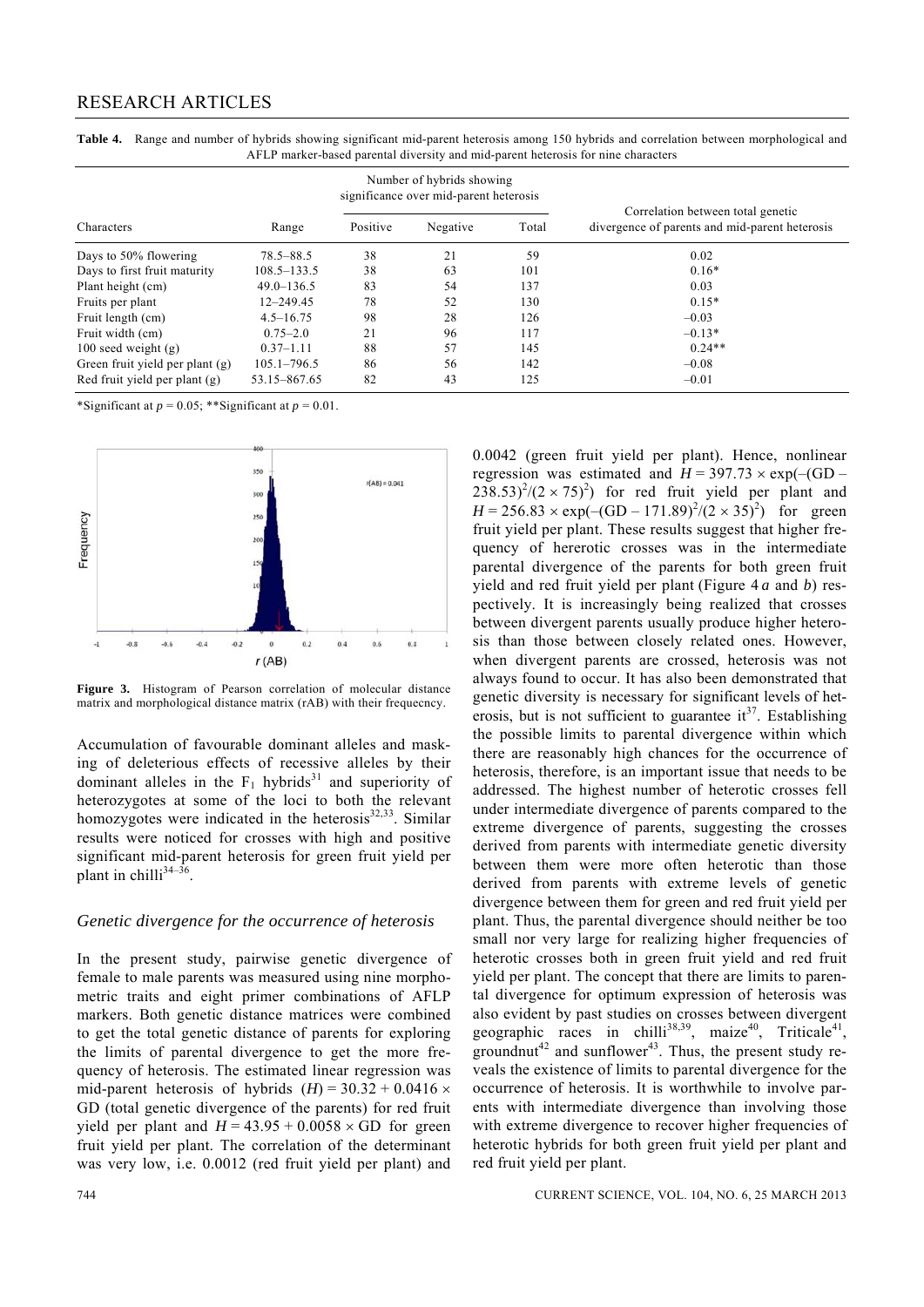

**Figure 4.** Relationship between parental total (morphological + AFLP-based) genetic divergence and mid-parent heterosis for (*a*) red fruit yield and (*b*) green fruit yield in chilli.

#### **Conclusions**

The crosses, viz. CMS  $2A \times LAM$  333, CMS  $3A \times CA$  9, CMS 3A × Pusa Jwala, CMS 3A × Arka Suphal, CMS  $8A \times Arka$  Suphal, CMS  $8A \times LCA$  330, CMS  $8A \times Ut$ kal Awa, CMS 8A × LCA 271, CMS 8A × Pusa Sadabahar, CMS  $8A \times$  Tiwari, CMS  $8A \times$  LCA 273 and CMS  $8A \times V$ angara exhibited the highest significant positive mid-parent heterosis for fruit yield. Hence there is a great potential for development of good yielding hybrids. These crosses could be used for commercial exploitation. Studies of possible limits to total parental divergence for the occurrence of heterosis revealed the existence of limits to parental divergence. The nonlinear regression revealed that intermediate parental divergence for the occurrence of higher frequency of heterotic crosses and extreme genetic divergence for occurrence of less heterotic crosses. Parents with intermediate divergence between them than those with extreme divergence were useful to recover heterotic hybrids at a higher frequency for both green fruit yield and red fruit yield per plant.

- 1. Melchinger, A. E., Genetic diversity and heterosis. In *Genetics and Exploitation of Heterosis in Crops* (eds Coors, J. G. and Pandey, S.), American Society of Agronomy, Madison, Wisconsin, USA, 1999, pp. 99–118.
- 2. Melchinger, A. E., Messer, M. M., Lee, M., Woodman, W. L. and Lamkey, K. R., Diversity and relationships among US maize inbreds revealed by restriction fragment length polymorphisms. *Crop Sci.*, 1991, **31**, 669–678.
- 3. Bernardo, R., Relationship between single cross performance and molecular marker heterozygosity. *Theor. Appl. Genet*., 1992, **83**, 628–634.
- 4. Dier, B. W., McVetty, P. B. E. and Osborn, T. C., Relationship between heterosis and genetic distance based on restriction fragment length polymorphism markers in oilseed rape (*Brassica napus* L.). *Crop Sci.*, 1996, **36**, 79–83.
- 5. Betran, F. J., Ribaut, J. M., Beck, D. and Leon, D. G., Genetic diversity, specific combining ability and heterosis in tropical maize under stress and nonstress environments. *Crop Sci*., 2003, **43**, 797–806.
- 6. Krystkowiak, K., Adamski, T., Surma, M. and Kaczmarek, Z., Relationship between phenotypic and genetic diversity of parental genotypes and the specific combining ability and heterosis effects in wheat (*Triticum aestivum* L.). *Euphytica*, 2009, **16**, 419– 434.
- 7. Petterson, P., Cytoplasmically inherited male sterility in capsicum (*Capsicum annuum* L.). *Am. Nat*., 1958, **92**, 111–119.
- 8. Hirose, T. and Takashima, S., The production of  $F_1$  red pepper hybrids by means of male sterility. Morphology of male sterile strains. *Sci. Repo Kyoto Agric. Univ*. *Jpn*, 1963, **15**, 21–26.
- 9. Diki, S. P. and Anikeenko, V. S., Forms with cytoplasmic male sterility in pepper (*Capsicum annuum* L.). *Trpiki Bot. Genet. Sci.*, 1973, **50**, 20–21.
- 10. Hayes, H. K. and Johnson, I. J., The breeding of improved selfed lines of corn. *J. Am. Soc. Agron*., 1939, **31**, 710–724.
- 11. Arunachalam, V. and Bandyopadhyay, A., Are multiple cross– multiple pollen hybrids an answer for productive populations in *Brassica campestris* variety brown sarson? *Theor. Appl. Genet.*, 1980, **54**, 203–207.
- 12. Joshi, S. S., Ramesh, S., Gangappa, E., Jagannath, D. P. and Chikkadevaiah, Limits to parental divergence for the occurrence of heterosis in sunflower (*Helianthus annuus* L.). *Helia*, 1997, **20**, 95–100.
- 13. Lalitha Reddy, S. S., Sheriff, R. A., Ramesh, S. and Mohan Rao, A., Exploring possible limits to parental divergence for the occurrence of heterosis in sesame (*Sesamum indicum* L*.*). *Crop Res*., 2000, **19**, 305–309.
- 14. Dixit, U. N. and Swain, D., Genetic divergence and heterosis in sesame. *Indian J. Genet*., 2000, **60**, 213–219.
- 15. Mahalanobis, P. C., On the generalized distance in statistics. *Proc. Natl. Acad. Sci., USA*, 1936, **2**, 55–79.
- 16. Rao, C. R., *Advanced Statistical Methods in Biometrics Research*. John Wiley, New York, 1952, pp. 357–369.
- 17. Prince, J. P., Zhang, Y., Radwanski, E. R. and Kyle, M. M., A versatile and high yielding protocol for preparation of genomic DNA from capsicum species. *Hortic. Sci*., 1997, **32**, 937–939.
- 18. Vos, P. *et al.*, AFLP: a new technique for DNA finger printing. *Nucleic Acids Res*., 1995, **23**, 4007–4414.
- 19. Benbouza, H., Jacquemin, J. M., Baudoin, J. P. and Mergeai, G., Optimization of a reliable, fast, cheap and sensitive silver staining method to detect SSR markers in polyacrylamide gels. *Biotechnol. Agron. Soc. Environ*., 2006, **10**, 77–81.
- 20. Jaccard, P., Nouvelles recherches sur la distribution florale. *Bull. Soc. Vaudoise Sci. Nat*., 1908, **44**, 223–270.
- 21. Fonesca, S. and Patterson, L., Hybrid vigour in seven parental diallel crosses in common winter wheat. *Crop Sci*., 1968, **8**, 85– 88.